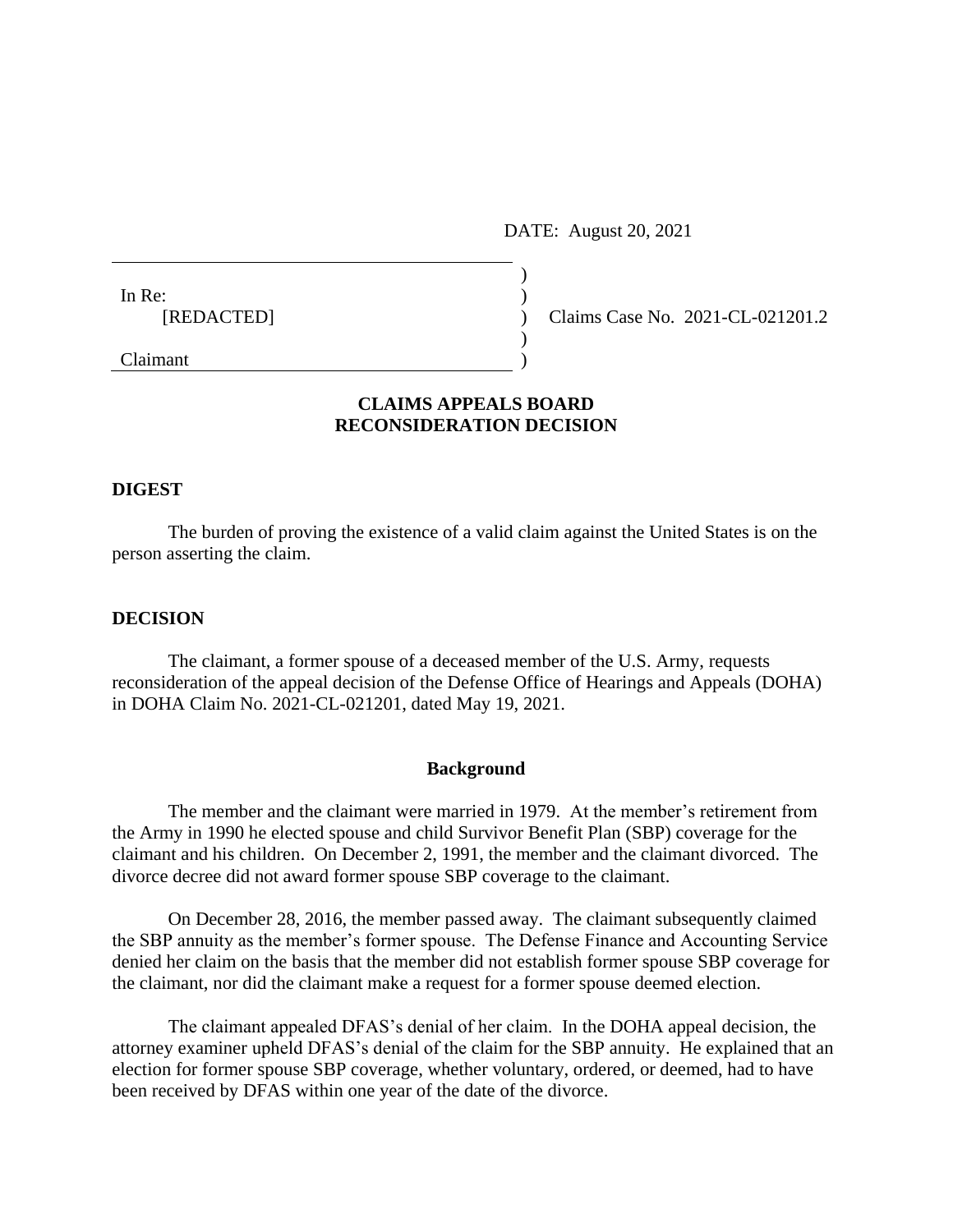In her request for reconsideration, the claimant states that the member began participating in SBP when he retired in 1990 and continued to pay premiums until he passed away in 2016. She states that the member was provided with monthly statements that reflect his contributions for her SBP coverage. She attaches his leave and earnings statement (LES) dated March 1987 reflecting that he had automatic enrollment in family dental insurance. She also attaches his *JUMPS – Army Retired/Annuitant Pay Statement*, effective March 1990 reflecting that his SBP election resulted in coverage for his spouse and children. Finally, she states that her ex-husband always told her that he would take care of her and their three children if anything ever happened to him

## **Discussion**

Claims against the government may be allowed only for expenses authorized by statute or regulation. *See* DOHA Claims Case No. 2021-CL-021205.2 (July 30, 2021). Therefore, DOHA must render decisions based on applicable statutes, regulations and our prior administrative decisions.

The SBP, set out in 10 U.S.C. §§ 1447-1455, is an income maintenance program for the survivors of deceased members of the uniformed services. Spousal coverage ends upon divorce. If a member divorces and wishes to provide SBP coverage for the former spouse, the member must notify DFAS in writing of the divorce and the intention to provide coverage for the former spouse, even if the former spouse was the spouse beneficiary immediately prior to the divorce. Former spouse coverage must be established within one year from the date of the divorce. *See*  10 U.S.C. §1448(b)(3)(A). In addition, a member may be required under the terms of a divorce decree to provide SBP coverage to the former spouse. If the member fails to do so, the former spouse has one year from the date of the divorce to request a deemed election. *See* 10 U.S.C.  $§$  1450(f)(3).

In this case, the claimant was covered as the member's spouse SBP beneficiary from the time he retired in 1990 until such coverage ended with their divorce in December 1991. The claimant was not awarded former spouse SBP coverage in the divorce decree. Therefore, she had no statutory right to request a deemed election. Further, although the member may have intended that his former spouse be covered under the SBP, he failed to establish former spouse SBP coverage within one year of their divorce. Therefore, DFAS properly denied the claim for the SBP annuity. *See* DOHA Claims Case No. 2021-CL-021205.2, *supra*; and DOHA Claims Case No. 2020-CL-042201.2 (November 18, 2020).

Finally, there is no record evidence that the member continued to pay spouse SBP premiums on behalf of the claimant until his death. The LES and the retired pay account statement the claimant attaches to her reconsideration request predate their divorce in December 1991.